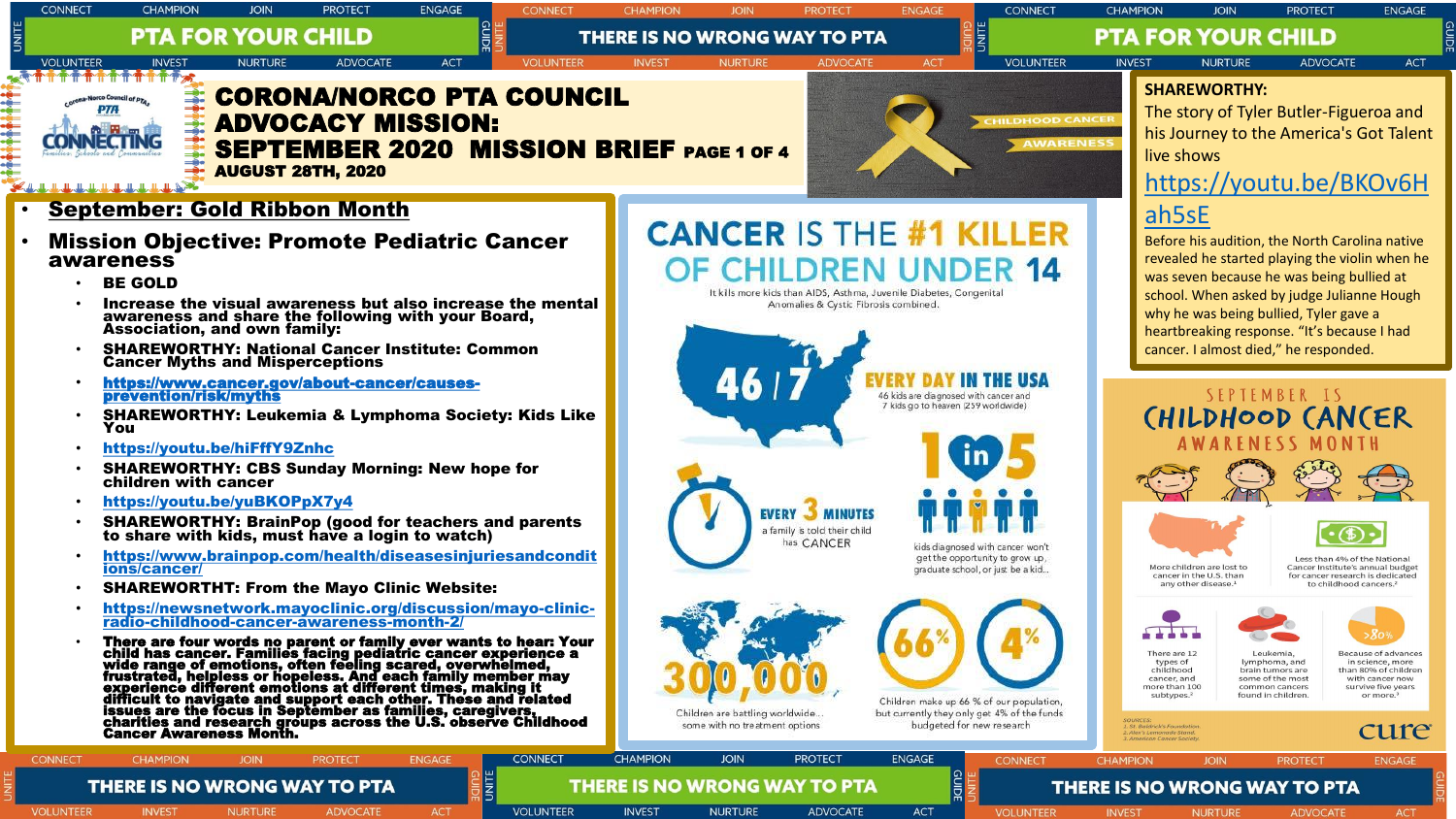| <b>CONNECT</b>                                                                                                                             | <b>CHAMPION</b>                                                                                                                                                                                                                                                                                                                                                                                                                                   | JOIN           | <b>PROTECT</b>                                      | <b>ENGAGE</b> |                  |                                                                                                                                                                                                                                                                                                                                                                                                                                                                                                                                                                                                                                                                                                                                                                                                                                                                            |                |                 |                                                                                                                                                                                                                                             | <b>CONNECT</b>   | <b>CHAMPION</b>                                          | JOIN                                                                                                                  | <b>PROTECT</b>                                                                                                                                                                                                                                                                                                                                                                           | <b>ENGAGE</b> |  |  |
|--------------------------------------------------------------------------------------------------------------------------------------------|---------------------------------------------------------------------------------------------------------------------------------------------------------------------------------------------------------------------------------------------------------------------------------------------------------------------------------------------------------------------------------------------------------------------------------------------------|----------------|-----------------------------------------------------|---------------|------------------|----------------------------------------------------------------------------------------------------------------------------------------------------------------------------------------------------------------------------------------------------------------------------------------------------------------------------------------------------------------------------------------------------------------------------------------------------------------------------------------------------------------------------------------------------------------------------------------------------------------------------------------------------------------------------------------------------------------------------------------------------------------------------------------------------------------------------------------------------------------------------|----------------|-----------------|---------------------------------------------------------------------------------------------------------------------------------------------------------------------------------------------------------------------------------------------|------------------|----------------------------------------------------------|-----------------------------------------------------------------------------------------------------------------------|------------------------------------------------------------------------------------------------------------------------------------------------------------------------------------------------------------------------------------------------------------------------------------------------------------------------------------------------------------------------------------------|---------------|--|--|
|                                                                                                                                            | <b>PTA FOR YOUR CHILD</b><br><b>THERE IS NO WRONG WAY TO PTA</b>                                                                                                                                                                                                                                                                                                                                                                                  |                |                                                     |               |                  |                                                                                                                                                                                                                                                                                                                                                                                                                                                                                                                                                                                                                                                                                                                                                                                                                                                                            |                |                 |                                                                                                                                                                                                                                             |                  | <b>PTA FOR YOUR CHILD</b>                                |                                                                                                                       |                                                                                                                                                                                                                                                                                                                                                                                          |               |  |  |
| <b>VOLUNTEER</b>                                                                                                                           | <b>INVEST</b>                                                                                                                                                                                                                                                                                                                                                                                                                                     | <b>NURTURE</b> | <b>ADVOCATE</b>                                     | <b>ACT</b>    | <b>VOLUNTEER</b> | <b>INVEST</b>                                                                                                                                                                                                                                                                                                                                                                                                                                                                                                                                                                                                                                                                                                                                                                                                                                                              | <b>NURTURE</b> | <b>ADVOCATE</b> | <b>ACT</b>                                                                                                                                                                                                                                  | <b>VOLUNTEER</b> | <b>INVEST</b>                                            | <b>NURTURE</b>                                                                                                        | <b>ADVOCATE</b>                                                                                                                                                                                                                                                                                                                                                                          | <b>ACT</b>    |  |  |
| <b>CORONA/NORCO PTA COUNCIL</b><br><b>ADVOCACY MISSION:</b><br><b>SEPTEMBER 2020 MISSION BRIEF PAGE 1 OF 4</b><br><b>AUGUST 28TH, 2020</b> |                                                                                                                                                                                                                                                                                                                                                                                                                                                   |                |                                                     |               |                  |                                                                                                                                                                                                                                                                                                                                                                                                                                                                                                                                                                                                                                                                                                                                                                                                                                                                            |                |                 |                                                                                                                                                                                                                                             |                  | <b>On Target with Future</b><br><b>Advocacy Missions</b> |                                                                                                                       |                                                                                                                                                                                                                                                                                                                                                                                          |               |  |  |
|                                                                                                                                            |                                                                                                                                                                                                                                                                                                                                                                                                                                                   |                |                                                     |               |                  |                                                                                                                                                                                                                                                                                                                                                                                                                                                                                                                                                                                                                                                                                                                                                                                                                                                                            |                |                 |                                                                                                                                                                                                                                             |                  |                                                          |                                                                                                                       |                                                                                                                                                                                                                                                                                                                                                                                          |               |  |  |
|                                                                                                                                            | <b>Target 1</b><br>Flyers on page 1 are saved as JPEGS to Google Drive<br>https://drive.google.com/file/d/1XXiWIH-<br>kEtXdTTCKv04mnc1aQ70pEBVm/view?usp=sharing<br><b>Share and Repeat!</b><br><b>Target 2-BE GOLD</b><br>Ask teachers to encourage their students to participate.<br>PTA Teams-don't forget to post your own GOLD pictures!<br><b>Target 3-SEE GOLD</b><br>neighborhood.<br>homes.<br>the street.<br><b>Target 4-THINK GOLD</b> |                | Post pictures to Facebookhow far can the ribbon go? |               |                  | <b>Mission Target Checklist***: BE GOLD, SEE GOLD, THINK GOLD</b><br>Look for "Shareworthy" items on this Mission Brief and SHARE Awareness information<br>with your Association-parents, students, and teachers via Social Media and email.<br>https://drive.google.com/file/d/1TLF_oPMXn14fS6bTz71WDS4dJEssvUis/view?usp=sharing<br>Encourage your families to wear GOLD at home and flood your FB page with pictures.<br>Suggest different "GOLD Days" -GOLD socks, shirts, hats, pajamas, hair, etc.<br>Encourage your families to put GOLD ribbons up outside at home and in their<br>Encourage families to reach out to their friends and family to put GOLD ribbons at their<br><b>Chalk the walk! Encourage families to use GOLD chalk to write out "KICK IT TO CANCER"</b><br>Put some GOLD ribbons up at school where they can be seen if someone is coming down |                |                 | <b>SHAREWORTHY:</b><br><b>IT WILL MAKE</b><br><b>YOU SMILE AND</b><br><b>CRY ALL AT THE</b><br><b>SAME TIME.</b><br><b>Kelly Clarkson's</b><br>'Stronger' Brings<br><b>Hope to Young</b><br><b>Cancer Patients in</b><br><b>Viral Video</b> |                  | <b>13th</b><br>31 <sup>st</sup>                          | <b>Bullving Prevention</b><br><b>Veterans Awareness</b><br><b>Veterans Day-Wednesday</b><br>November 11 <sup>th</sup> | <b>September-Gold Ribbon Month</b><br><b>for Pediatric Cancer Awareness</b><br><b>Patriot's Day-September 11th</b><br><b>Grandparents Day-September</b><br><b>October-Orange Month for</b><br><b>October 5th-Wear Blue for World</b><br><b>Bullying Prevention Day</b><br>Red Ribbon Week: October 23rd-<br><b>November-Yellow Ribbon Month for</b><br>***This list includes some of the |               |  |  |
|                                                                                                                                            |                                                                                                                                                                                                                                                                                                                                                                                                                                                   |                |                                                     |               |                  | Share the links to the videos and encourage your families to share them, as appropriate with their students.                                                                                                                                                                                                                                                                                                                                                                                                                                                                                                                                                                                                                                                                                                                                                               |                |                 |                                                                                                                                                                                                                                             |                  |                                                          |                                                                                                                       | "ribbon/color" months which will<br>be part of what our advocacy<br>missions this year include.                                                                                                                                                                                                                                                                                          |               |  |  |
|                                                                                                                                            |                                                                                                                                                                                                                                                                                                                                                                                                                                                   |                |                                                     |               |                  | ***As always, please work with your school administration to determine what is the<br>best way to promote our advocacy missions at your school, for your families, students,                                                                                                                                                                                                                                                                                                                                                                                                                                                                                                                                                                                                                                                                                               |                |                 |                                                                                                                                                                                                                                             |                  |                                                          |                                                                                                                       |                                                                                                                                                                                                                                                                                                                                                                                          |               |  |  |

and teachers.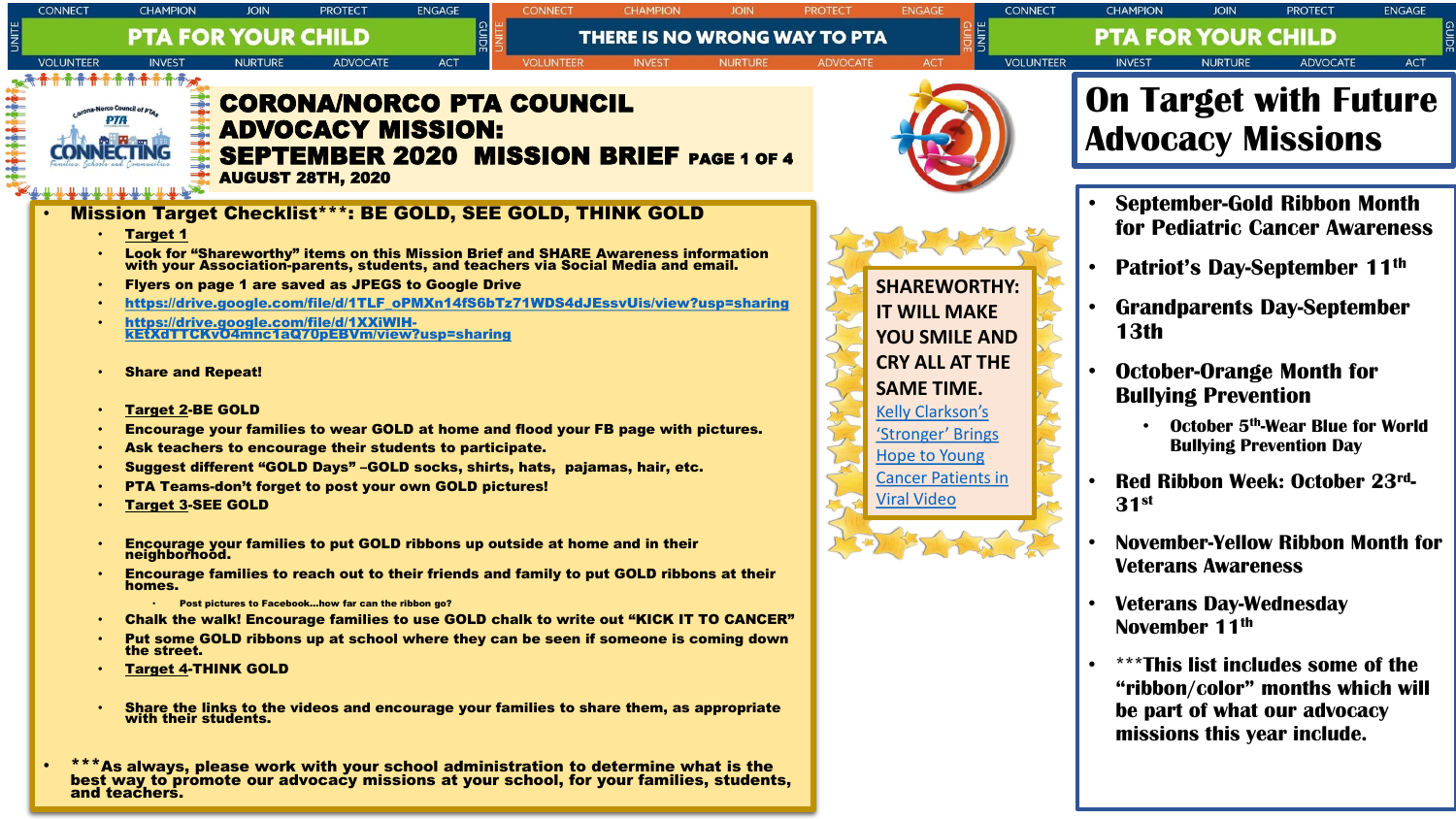

#### CORONA/NORCO PTA COUNCIL ADVOCACY MISSION: SEPTEMBER 2020 MISSION BRIEF PAGE 3 OF 4 AUGUST 28TH, 2020

**Why PTA?:** 

**G74RpvbGas**

**CONNECT** 

**VOLUNTEER** 

**[https://youtu.be/v](https://youtu.be/vG74RpvbGas)**

**CHAMPION** 

**INVEST** 

**JOIN** 

**NURTURE** 

**THERE IS NO WRONG WAY TO PTA** 

### The Corona Norco Council of PTAs Advocacy Think Tank-Brainstorming Together is the best kind of Brainstorming

It is designed to be for sharing and for brain storming, discussion, understanding, and for not reinventing the wheel. This is for our Advocacy Chairs, Unit Presidents, and/or Unit Board members. Anyone from your unit board is welcome to attend.

(Hopefully, we will also address the questions you have about what your monthly Advocacy reports should look like).

Meetings will be held via Zoom. We will start with this schedule and then change/add/adapt as we go.

### Wednesday, September 9th, 1pm Wednesday, September 23rd,1pm Wednesday, October 7th, 1pm

### Please RSVP for all/some/one to

**JOIN** 

**NURTURE** 

**THERE IS NO WRONG WAY TO PTA** 

**PROTECT** 

**ADVOCATE** 

[advocacy@coronanorcocouncilpta.com](mailto:advocacy@coronanorcocouncilpta.com) **Please let me know if you or** someone from your unit will be in attendance.

**ENGAGI** 

 $AC$ 

Meeting ID: 463 068 9574 Passcode: 10141890

**CHAMPION** 

**INVEST** 

**CONNECT** 

**VOLUNTEER** 

PTA AND ELECTION 2020 From CAPTA…It is election season and it is really important to remember what we can and can't do as PTA leaders. While we are free to endorse anyone in our personal lives (without using our PTA titles), in our roles as volunteers we need to stay away from endorsing candidates. This applies to any elected office, including nonpartisan ones such as school board members. A good rule of thumb is that we can support issues, but not people.

Click here <http://toolkit.capta.org/running-your-pta/basic-policies/nonpartisan-policy/> to review all the guidelines that need to be followed in order to keep your PTA unit on the good side of governmental agencies. If you have more questions, please reach out to our Legislative Team at [legislation@capta.org](mailto:legislation@capta.org).

PTA is supporting two propositions on the November Ballot.

• Proposition 15 - Raises up to \$11.5 Billion for schools and local community service.

• Proposition 16 - Restores affirmative action in California public education, government contracting and government hiring. Your PTA unit, council or district does not need to take a vote to advocate in support of these propositions. For more information on these ballot measures, click here <https://capta.org/focus-areas/advocacy/state-ballot-measures/>

**CHAMPION** 

**INVEST** 

**THERE IS NO WRONG WAY TO PTA** 

## **Reflections Art Program: This Year's Theme is I Matter**

**Because….**

**PROTECT** 

**ADVOCATE** 

Watch this Call for Entries video and share it [on your social media. https://youtu.be/IX](https://youtu.be/IX-rzWHnY5Q)rzWHnY5Q

**CONNECT** 

**VOLUNTEER** 

Other promotional materials [https://capta.org/resource/fliers-and](https://capta.org/resource/fliers-and-promotional-materials/)promotional-materials/

**ENGAGE** 

**ACT** 



**ACT**